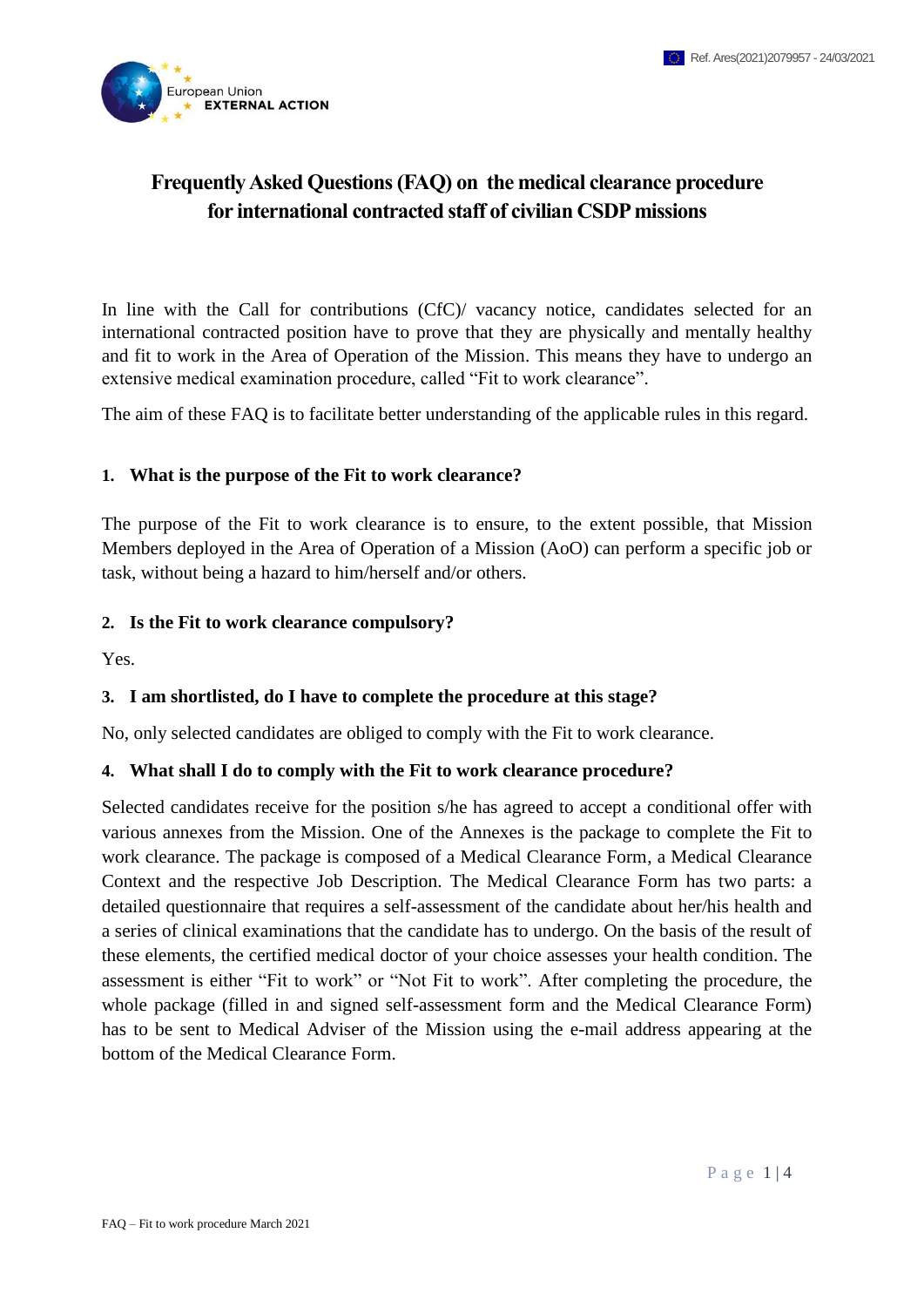

### **5. Is there a deadline to complete the procedure?**

Yes. The Medical Clearance Form has to be sent back as soon as possible, but no later than seven (7) calendar days after receiving the request for completing the procedure. The deadline might be prolonged once for seven (7) calendar by the Medical Adviser, upon the request of the selected candidate.

### **6. Shall I visit a medical doctor?**

Yes. Upon receipt, the candidate has to fill the self-assessment and then visit a certified medical doctor and give her/him the filled Medical Clearance Form, Medical Clearance Context and the Job Description.

### **7. Is it important to give the Medical Clearance Context to the medical doctor?**

Yes. The Medical Clearance Context, together with your Job Description, provide for a detailed description of the living and health conditions of the host country of the Mission as well as requirements of the position and help the medical doctor to make an assessment. The medical doctor has to sign that s/he read and understood what is written in the Medical Clearance Context.

### **8. Can I choose the examining medical doctor?**

Yes, but the examining medical doctor must be duly registered and authorised to exercise the medical profession in the country of practice and have competencies in Occupational Health, be a specialist in Family Medicine/General Practitioner or a specialist in Internal Medicine. S/he has to have sufficient level of English or French to complete the Medical Clearance Form.

### **9. Will the medical doctor send the package back to the Mission?**

No, it is the sole responsibility of the candidate.

# **10. I have successfully passed the Fit for work clearance for another post in a civilian CSDP Mission not so long ago. Do I have to pass the procedure again, before being recruited in the new position?**

The Fit to work clearance is linked to the specific living and health conditions of the host country of the Mission and the requirements of the position as defined in the Job Description. You are advised to consult the Medical Adviser whether your previous Fit to work clearance is valid in the position you have applied for.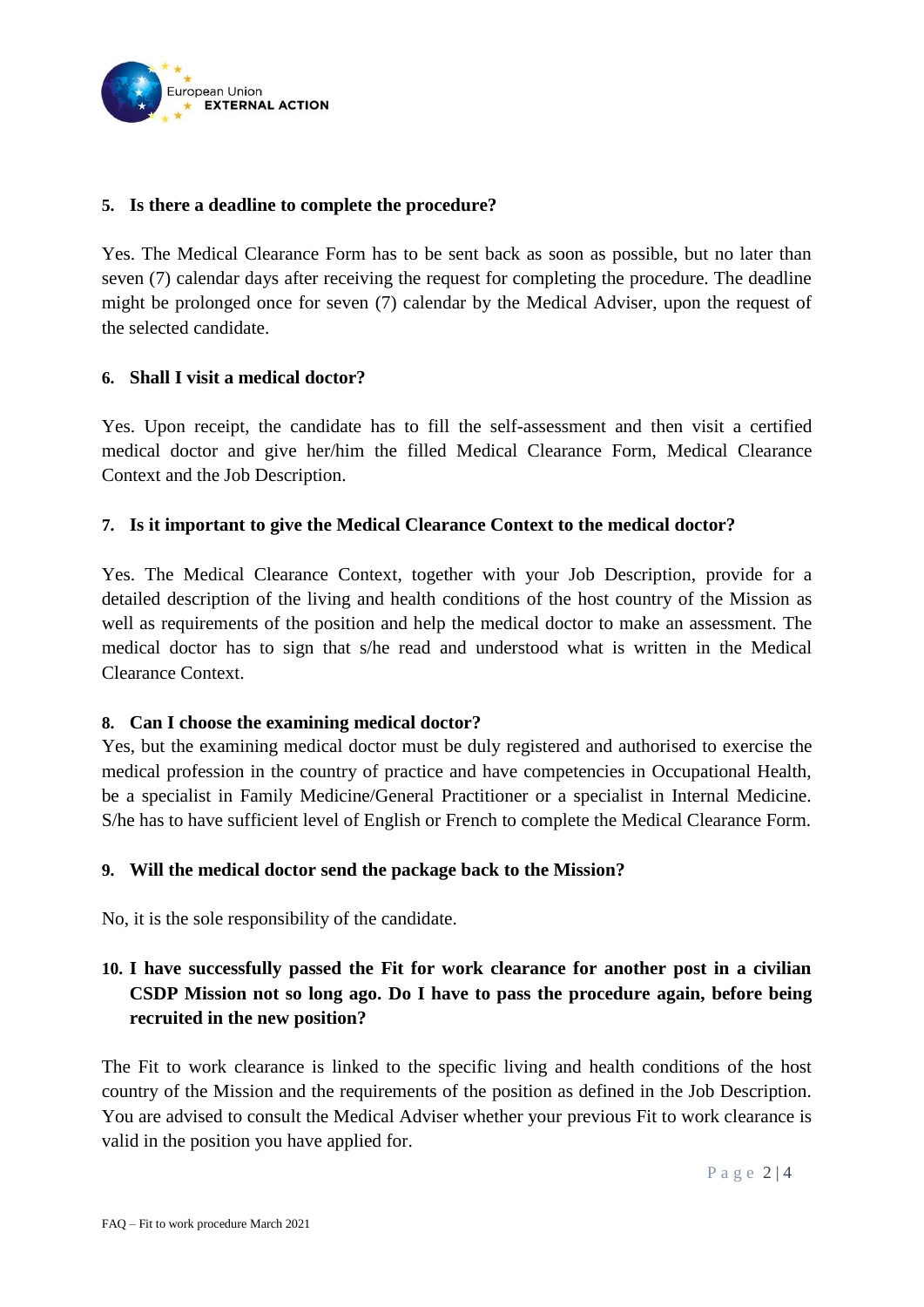

# **11. Can I be rejected as a selected candidate even if the assessment of my medical doctor is "Fit to work?"**

Yes. The Medical Adviser of the Mission may come to a different conclusion from that of your medical doctor. According to the procedure, in case of not sharing the medical doctor's assessment, the Medical Adviser of the Mission has to consult an independent medical doctor assigned by Civilian Planning and Conduct Capability (CPCC) of the European External Action Service (EEAS). Following the consultation, the Medical Adviser may assess that the candidate is "Not Fit to work" and the Head of Mission/CivOpsCdr may decide to reject the recruitment of the candidate.

# **12. What happens if the assessment of my medical doctor is "Not Fit to work"? Shall I still send it to the Mission?**

Yes, even if itis unlikely that the candidate will be recruited by/deployed to the Mission. However, the Medical Adviser of the Mission always evaluates all the information received and may come to a different conclusion. In this case, s/he has to consult an independent medical doctor assigned by CPCC. Following the consultation, the Medical Adviser may assess that the candidate is Fit to work and the Head of Mission/CivOpsCdr may decide to recruit the candidate.

# **13. I don't agree with the opinion of the medical doctor. Can I go to seek the advice of another one?**

No. Candidates have to the send back the Medical Clearance Form as it was filled by the medical doctor the candidate has consulted.

### **14. Can I appeal against the opinion of the Medical Adviser of the Mission?**

No. The Medical Adviser does not decide whereas s/he makes recommendations to the Head of Mission (HoM). Selected candidates may appeal against the decision of HoM within five (5) working days upon the receipt of the decision.

### **15. Who will pay for the medical expenses?**

For candidates selected for an international contracted position, the Mission will reimburse the cost occurred upon proof the payment. The original invoices have to submitted to the Mission within 10 days after receiving the decision of the HoM on the recruitment.